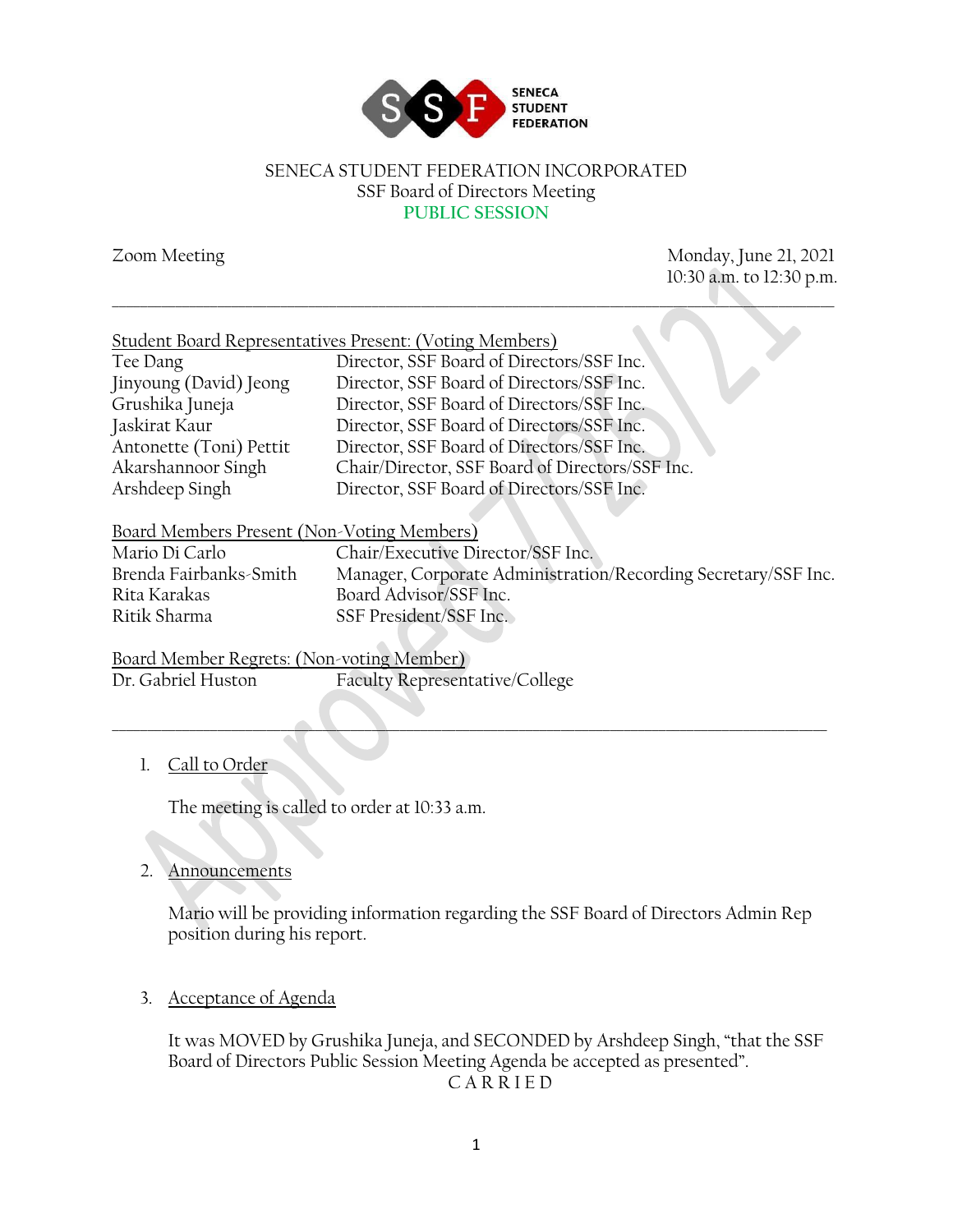4. Conflict of Interest

No conflicts declared.

5. Acceptance of SSF Board of Directors Public Session Meeting Minutes

It was MOVED by Arshdeep Singh, and SECONDED by Grushika Juneja, "that the SSF Board of Directors Public Session Meeting Minutes from April 28, 2021, April 29, 2021 and May 31, 2021 be accepted as presented".

C A R R I E D

*Jaskirat Kaur joins meeting at 10:39 a.m.*

6. Executive Director's Report

Mario Di Carlo's Executive Director Report was provided to members prior to today's meeting.

Additional information provided includes:

- A meeting will be arranged with SSF Board of Director's Treasurer, David Jeong, Nick Pavlakos, Manager, Finance & Administration and Mario Di Carlo to review the SSF's financial statements
- Mario has confirmed that the two individuals interested in filling the Admin Representative position on the Board are still interested in the position. Both individuals would like the opportunity to speak to the Board on their own behalf
- Mario will be on vacation the week of June  $28<sup>th</sup>$ . Steve Mattar will be Acting Executive Director in Mario's absence. Mario will send Steve's contact information to members

## 7. Preliminary SSF Budget

Mario Di Carlo's Preliminary SSF Budget was provided to members prior to today's meeting. Mario shares the document, reviewing the budget and providing explanations.

A question and answer period follows. Additional items discussed included:

- Professional fees
- Jane campus and possible SSF involvement
- Voluntary pension plan for full time employees and part time student employees
- King and Newnham build projects

It was MOVED by Grushika Juneja, and SECONDED by David Jeong, "that the Seneca Student Federation preliminary budget be accepted as presented".

C A R R I E D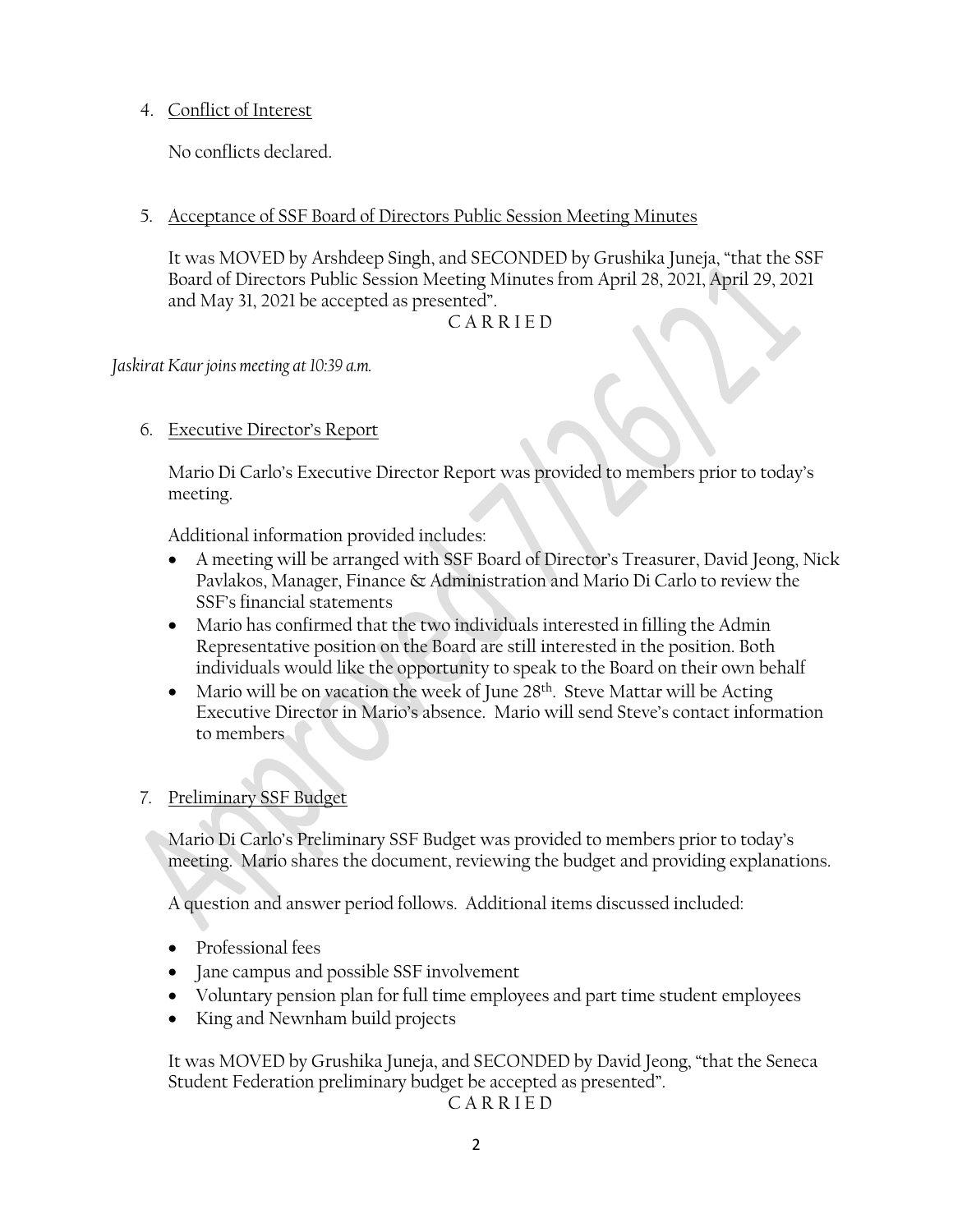#### 8. SSF President's Report

Ritik Sharma's SSF President's Report for May 2021 was sent to members just prior to today's meeting. Ritik reviews his report.

It is requested that the SSF President's Report be sent to members well in advance of the meeting to allow members the opportunity to review the report prior to the meeting. It is also requested that the report include more quantitative information and specificity. Rita Karakas will assist Ritik with his report.

A question and answer period takes place. Items discussed included:

• SIA/Markham campus. Ritik is asked to provide additional information via e-mail to members prior to the next meeting to allow for further discussion. An update on this item should also be included in the June SSF President's Report

## 9. Chief Electoral Officer Report

Nancy Oomen, CEO, provided an SSF General Election 2021 Report which was provided to members prior to today's meeting.

Within the report, three recommendations were made:

1. Election Expenses

Candidates must declare their expenses no later than the specified deadline. This includes advising the CEO if they did not have any expenditures. Failure to do so will result in disqualification.

- 2. Social Media Controlling and monitoring social media outlets will remain an ongoing issue, however, the CEO recommends that campaigning continue to be allowed during voting days.
- 3. SSF Member's Intention to Run for President or Vice President

The CEO recommends that the policy reflect that current Council members seeking to run for the position of President or Vice-President be given a specified period of time prior to the start of nominations to notify the CEO of their intention to run for either one of these positions.

Discussion takes place with particular attention on campaigning using social media, i.e. campaigning in private groups, etc.. Toni Pettit will communicate with Nancy prior to the next meeting regarding this as well as bring forward additional recommendations.

CEO, Nancy Oomen will attend the next Board meeting to address specific questions. Members are encouraged to provide Nancy with any other specific items they would like addressed. Questions may be sent to Akarshannoor Singh who will forward them to Nancy.